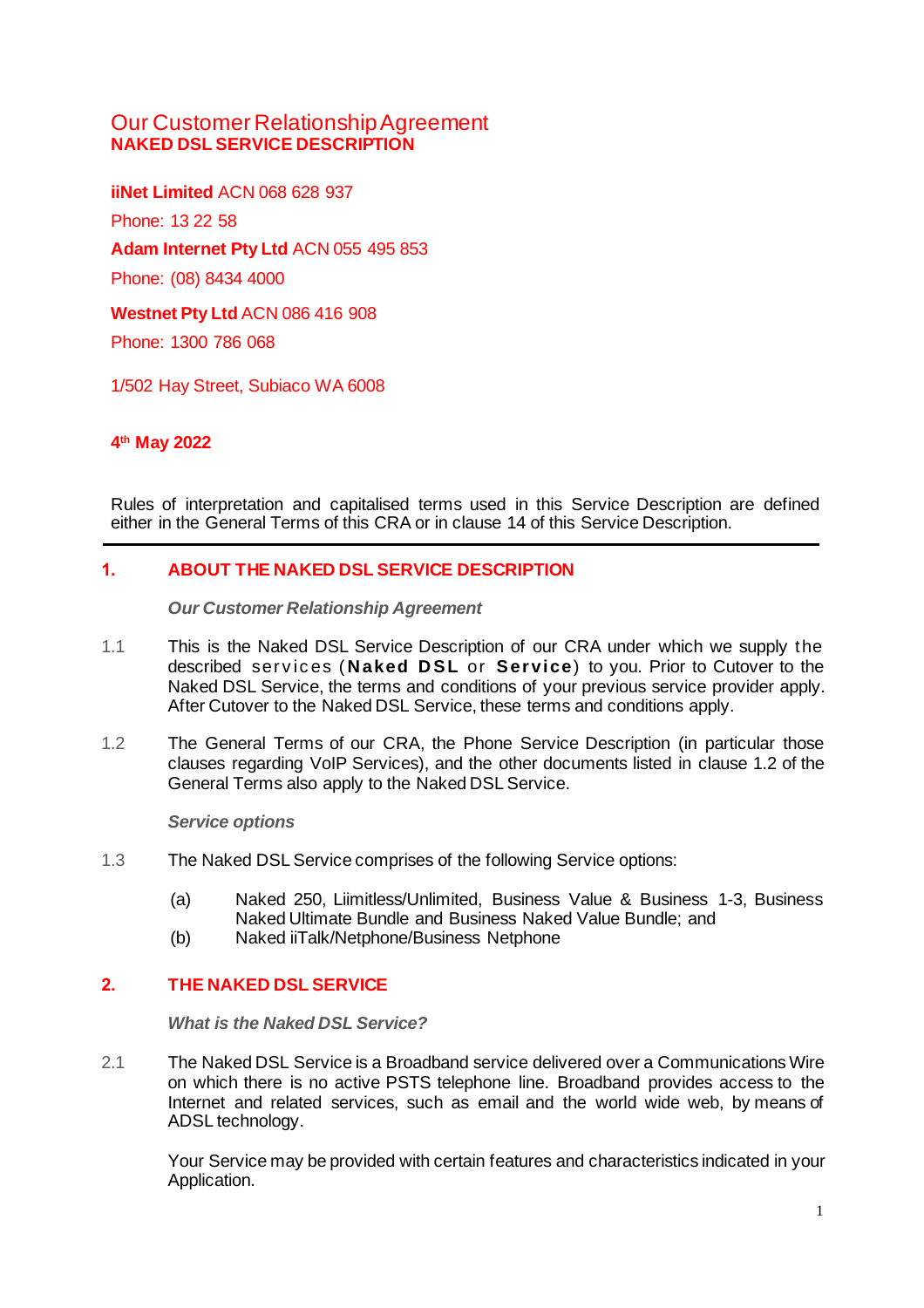*Service requirements and restrictions*

- 2.2 In order to receive the Service you must
	- (a) meet all of our System Requirements; and
	- (b) install, or arrange for the installation of, all the Required Equipment.
- 2.3 The Service is only available in locations which are ADSL enabled on our DSLAM Network. Your Naked DSL Access Line is subject to a Full Service Qualification as not all telephone lines are compatible with the Naked DSL Service.
- 2.4 The Service can only be supplied over a Communications Wire that is able to be connected to Telstra's local telephone service or another service provider's Telstra local resale service.
- 2.5 You acknowledge that:
	- (a) you may not be able to receive the Service at your Premises;
	- (b) we do not provide technical support for Servicesusing the ADSLModem under the following conditions:
		- (A) running internal networks connected to the Service;
		- (B) running network services or providing network services to others via the Service;
		- (C) running connectivity software other than that provided with the ADSL Modem; or
		- (D) Macintosh operating systems below v10.0
	- (c) the ADSL Modem only supports a single computer connected to that modem or router;
	- (d) we do not guarantee that the Modem Software or other Software will be compatible with any network of machines.
	- (e) we do not guarantee Internet connectivity through a wireless access point, or the compatibility of a wireless device or connection with Your Equipment and/or network structure;
	- (f) some telecommunication services and products are not compatible with the Service and may not be available to you following installation of the Service. These services and products include but are not limited to older fax machines, Panasonic cordless analogue phones, Commanderphone systems, PABX, line-hunt groups and other analogue devices;
	- (g) we cannot guarantee that your connection to the Internet will achieve any specific speed specified in the Pricing Schedule at any given time as variables such as signal strength, distance from exchange, traffic and load have an effect on the connection speed;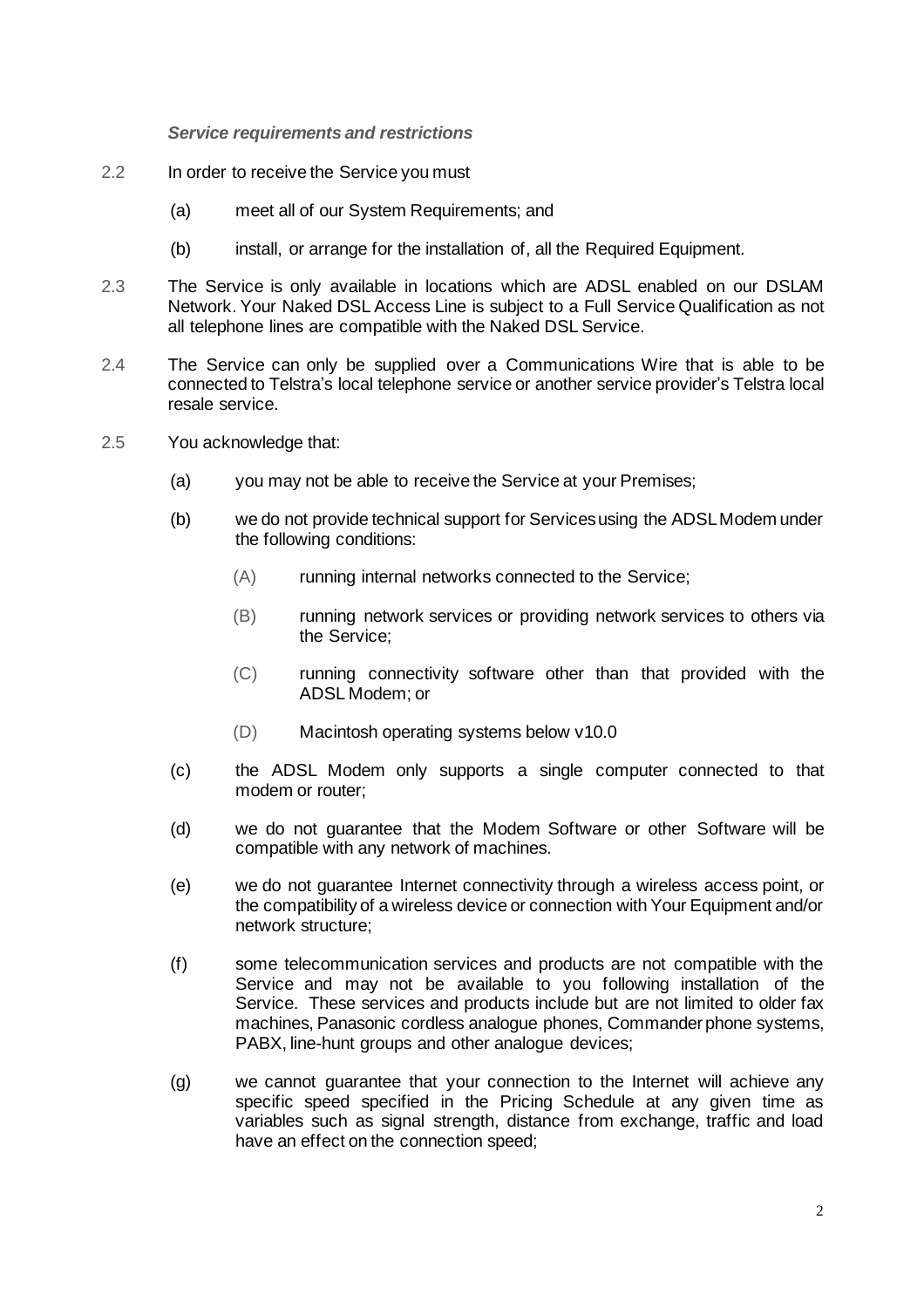- (h) we do not guarantee the availability of ports or access to our DSLAM Network;
- (i) we will use due care and skill in providing the but we cannot promise that the Servicewill be continuous, fault-freeor accessible at all times, given the nature of telecommunications systems (including the Service's reliance on systems and services not owned or controlled by us). This does not limit your rights in relation to Interruptions to the Service set out in clauses 14.4 to 14.8 of the General Terms.
- 2.6 The following restrictions apply to the use of the Service:
	- (a) You must be the Legal Lessee (account holder) of the Access Line or, if you are not the Legal Lessee of the AccessLine used to connect to the Service, you have obtained the Legal Lessee's permission to connect the Service; and
	- (b) You must be over 18 years of age to apply for the Service.

## *Contract Term*

2.7 If you apply for a Naked DSL Service for a contracted period of time we will provide, you agree to acquire the Service in accordance with our CRA for at least the Contract Term. You may cancel the Serviceduring the Contract Term but you may be required to pay a Break Fee as set out in the Pricing Schedule. Afterthe end of the Contract Term we will continue to provide to you the Service until it is cancelled in accordance with our CRA.

# **3. INSTALLING THE SERVICE**

### *Self Installation*

- 3.1 We will notify you of Service Activation via the email address provided on your Application or via SMS to the mobile number provided on your Application.
- 3.2 We will endeavour to deliver the Hardware and/or Equipment promptly after installation of the Access Line or approval of your Application (as applicable).
- 3.3 You acknowledge that we may activate the Naked DSL Service before delivering the Hardware and/or Equipment.
- 3.4 You will install the Service at the Premises. You will be responsible for the cost of any third party services that may be required in relation to the installation of the Service to the Premises (eg electrician or licensed cabler).
- 3.5 If you notify us that your Hardware and/or Equipment contains faulty components, you must give us sufficient information to assess the equipment (including allowing us to test your computer to evaluate its performance). If we find that the relevant component is not faulty, we may charge you an Incorrect Call-Out Fee (as specified in the Pricing Schedule).

### *Provisioning timeframes for broadband services*

3.6 Provisioning your broadband services can take between 5 and 20 Business Days for a service on our DSLAM Network. Some services are eligible for a streamlined provisioning process, which can reduce the time it takes for the service to be provisioned. This is called the "Premium Provisioning" process and can be purchased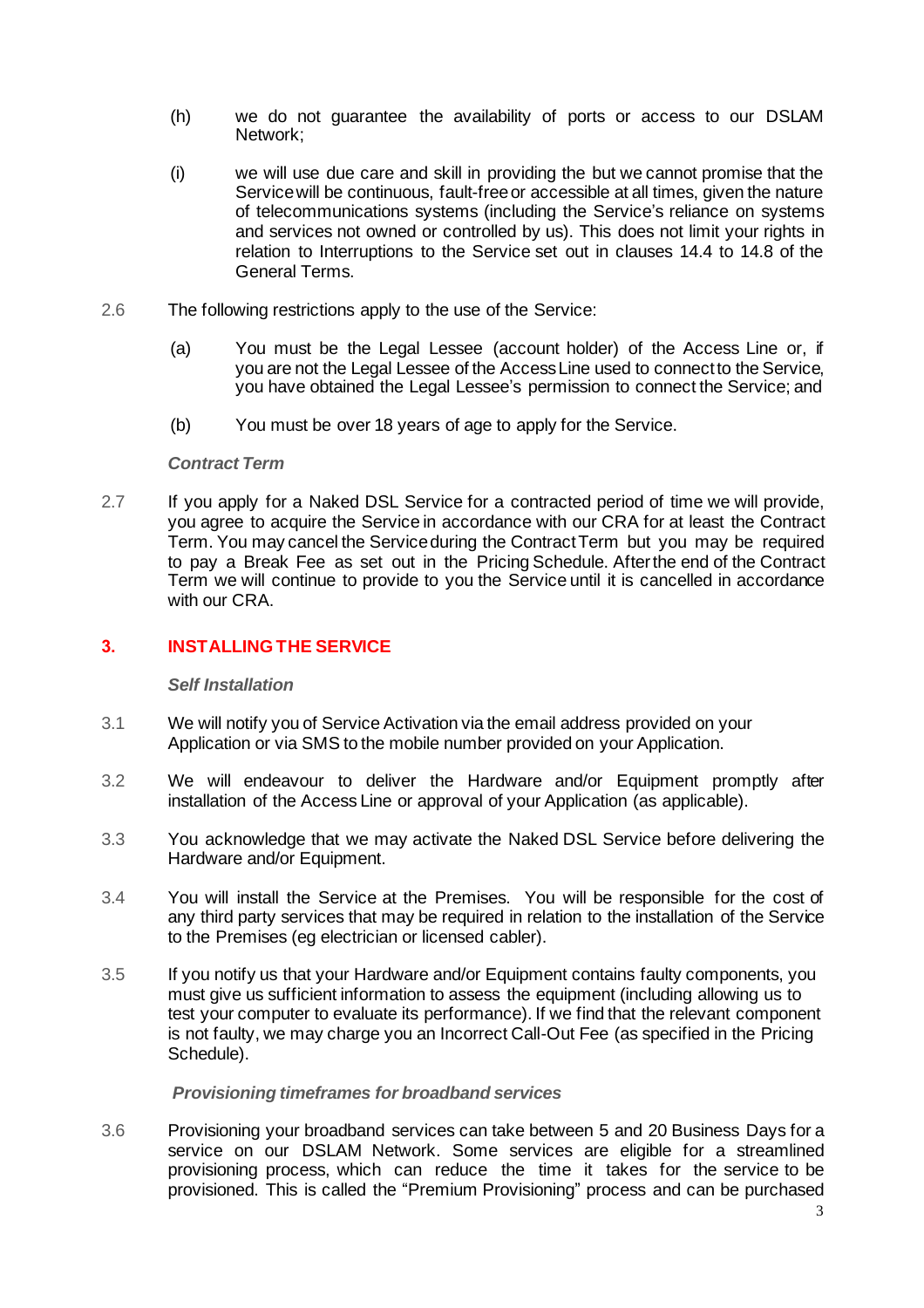during your Application. The Premium Provisioning process is charged at the rate described in the Pricing Schedule.

# **4. SOFTWARE**

4.1 We may choose to provide the Modem Software and other Software to you for use with the Service.

## *Licence to use*

4.2 We grant to you a revocable, non-exclusive, non-transferable licence to use the Modem Software and other Software subject to this clause 4 and any end user agreement provided with the Software at the time of installation.

*Restrictions on Use*

- 4.3 Where we provide Software to you, you must:
	- (a) only use the Software (including storing, loading, installing, executing or displaying it on a computer) in conjunction with the Service and on the number of additional computers corresponding to the number of any Additional Users you have requested. If you have requested Additional Users, we will give you the number of licenses that corresponds to the number of Additional Users requested;
	- (b) not copy, translate, adapt, modify, alter, decompile, disassemble, reverse engineer or create any derivative works based on the Software or merge the Software with any other software, except where permitted by the *Copyright Act 1968* (Cth);
	- (c) only use the Software in accordance with our reasonable directions from time to time;
	- (d) not sub-licence, assign, share, sell, rent, lease, supply, distribute or otherwise transfer to any person your right to use the Software;
	- (e) not alter or remove any copyright or other intellectual property notifications applied to the Software; and
	- (f) comply with the terms and conditions of any end user agreement provided with the software at the time of installation.
- 4.4 Upon termination of the Service, any Software licences granted as part of the Service will immediately terminate and you must return to us or destroy any copies of the Software if we direct you to.

# **5. EQUIPMENT**

- 5.1 We will provide you with the Required Equipment you order from us in your Application. This equipment may be new or 'as new'. Risk in the Required Equipment passes to you on delivery, and title to the Required Equipment passes to you when we receive payment in full.
- 5.2 If we do not supply any or all of the Required Equipment to you, you will need to supply all (or the remainder) of the Required Equipment before we can supply the Service to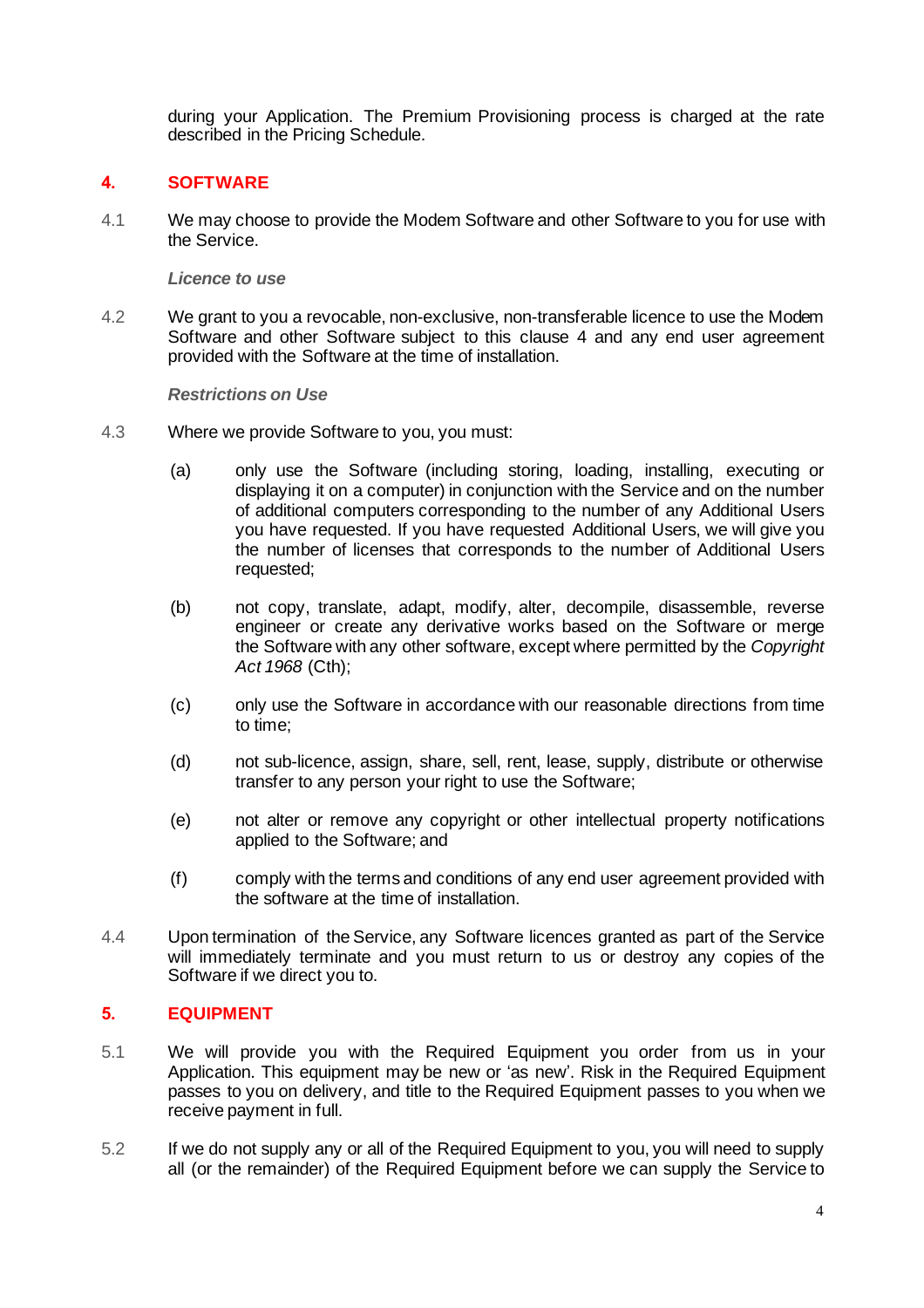you. If you choose to supply some or all of the Required Equipment yourself for use with the Service:

- (a) any such equipment, including ADSL modem and filters, must meet the requirements specified in the "Connecting to the Internet" iiHelp article on our Website; and
- (b) the operation of such equipment and any repairs to it will be your responsibility.
- 5.3 We will manage your BoB $^{\circledR}$  or Budii $^{\mathsf{TM}}$  modem remotely to configure your specific settings and apply relevant firmware upgrades via our servers.

## **6. NAKED DSL SPECIFICS**

*Terms and conditions general*

- 6.1 Naked DSL is only able to be provided where:
	- (a) an existing or spare Communications Wire exists in the Telstra Network;
	- (a) in geographical areas in which our necessary equipment (known as a 'DSLAM') has been installed in the relevant Telstra exchange;
	- (b) free capacity exists on the DSLAM Network; and
	- (c) the Communications Wire passes Full Service Qualification for Naked DSL.
- 6.2 We will provide the Naked DSL Service to the Network Boundary Point.
- 6.3 You are responsible for all wiring at your Premises. Where wiring does not exist or you have a fault with your wiring, you must arrange for your own contractor to perform the work required to install or fix this wiring.
- 6.4 We will make reasonable endeavours to ensure your Cutover occurs at the nominated time; however events beyond our control may cause delays in some cases.
- 6.5 If you reschedule, miss or cancel a Cutover appointment, you may need to pay the fee as set out in the iiNet Group Pricing Schedule.
- 6.6 We will make reasonable endeavours to ensure Service Activation of your Naked DSL Service occurs as soon as possible. We will notify you of Service Activation at the email address or via SMS to the mobile number provided by you in your Application.
- 6.7 We provide a Naked iiTalk/Netphone Service with the Naked DSL Service. The Naked iiTalk/Netphone Service is a VoIP service as described in our Phone Service Description. The fees for the Naked iiTalk/Netphone Service are outlined in the Pricing Schedule.

### *Applying for Naked DSL with a working phone line*

- 6.8 Your telephone line, and all services and features associated with this telephone line, will be disconnected at Cutover to the Naked DSL Service.
- 6.9 You agree that any action, claim, proceedings, liability, loss, damage, cost or expense that may arise or you may suffer in relation to the service provided to you prior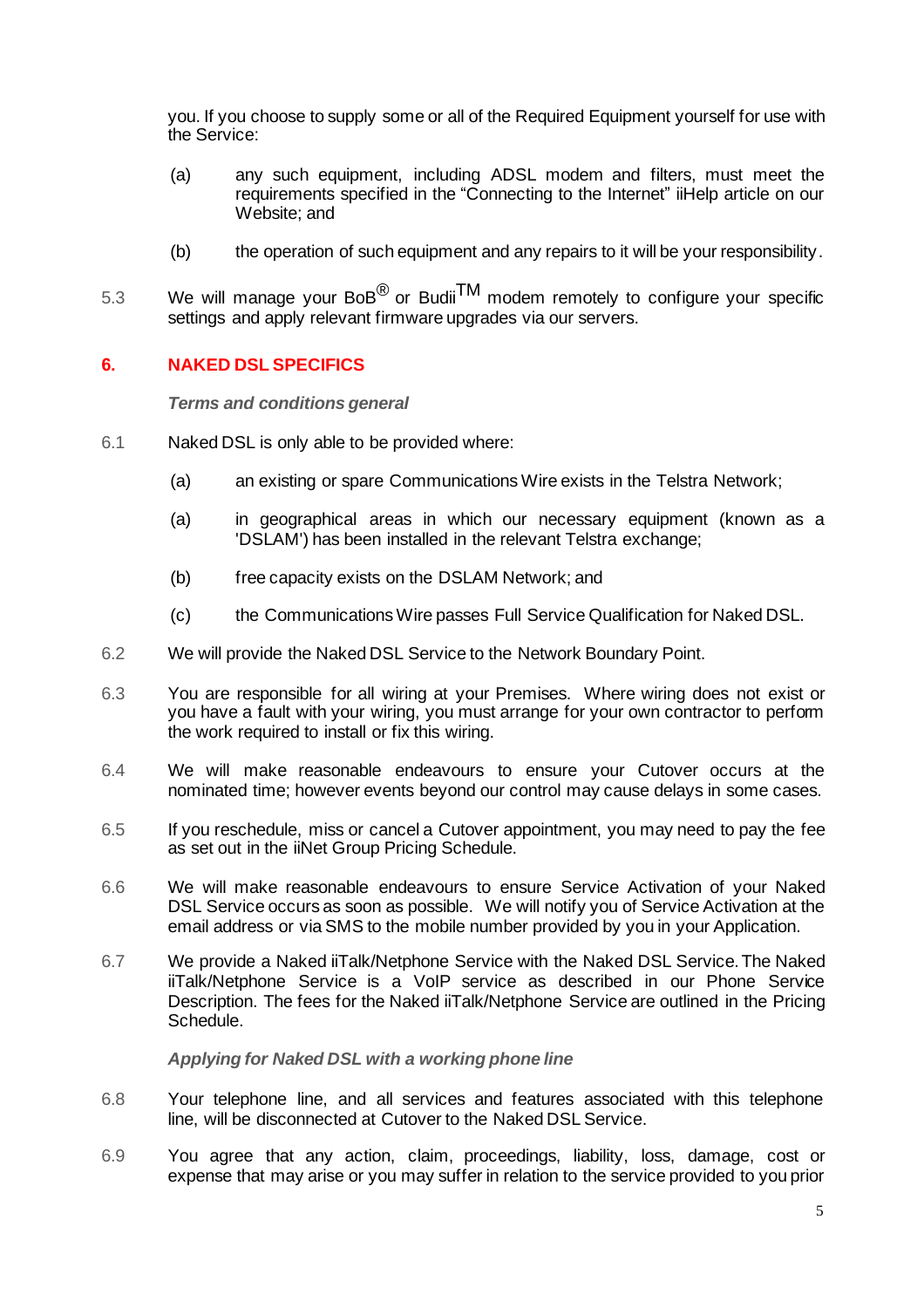to connection of the Naked DSL Service will be between you and your previous service provider.

- 6.10 When you request your telephone number to be the number of the Naked iiTalk/Netphone/Business Netphone Service, you agree to transfer that telephone number from the Telstra Network to our Network. Your telephone number will be temporarily unavailable after Cutover. If, for any reason, your service is faulty after Service Activation you must lodge a fault us. The telephone number will only be available once any faults have been resolved.
- 6.11 Services associated with a telephone line that require a telephone line to operate (e.g. monitored alarms, fax, EFTPOS machines, etc) will not operate with the Naked DSL Service. It is your responsibility to ensure that alternative arrangements are made (if required) and we will not be liable to you in relation to the foregoing.
- 6.12 Your primary pay TV services will continue to operate when you move to a Naked DSL Service, however your pay TV service provider may utilise a telephone line for certain features such as purchasing box office movies and voting. It is your responsibility to check with your pay TV service provider as to what services will continue to be available when your telephone line is cancelled upon Cutover to the Naked DSL Service.
- 6.13 If you have a handset rental agreement with your telephone service provider you must return the handset to them under the terms of their service contract.

*Applying for Naked DSL without an active phone line*

- 6.14 You are required to be at the Premises where the Naked DSL Service is to be installed at the time of Cutover in case we or our contractors require access to the Premises when connecting the NakedDSL Service.If you are not at the Premises and the installer requires access to the Premises, then the Cutover will not proceed.
- 6.15 By purchasing the Naked DSL Service you agree to the provision of a new Communications Wire to be connected to our Network.

*Moving from our On-Net ADSL2+ Broadband Service*

- 6.16 Clauses 6.16 to 6.22 below do not apply to moving Services between different iiNet Entities.
- 6.17 You may request to change from an On-Net ADSL2+Broadband Servicethat we supply to you to the Naked DSL Service.
- 6.18 The On-Net ADSL2+ Broadband Service must be cancelled from your Access Line prior to us providing the Naked DSL Service. We will remove the On-Net ADSL2+ Broadband Service from your Access Line. You will not have Broadband access from the time of Application until Service Activation which is an estimated period of 3 weeks; however events beyond our control may cause delays in Service Activation in some cases.
- 6.19 We are unable to pre-qualify the On-Net ADSL2+Broadband Servicefor the Naked DSL Service. Therefore we do not guarantee that your Application will be successful when you apply to change from the On-Net ADSL2+ Broadband Service to the Naked DSL Service.
- 6.20 If your Application for the Naked DSL Service is unsuccessful due to the Access Line not meeting the Full Service Qualification or for any other reason and you wish to revert to Off-Net (ADSL1 or ADSL2+) or On-Net ADSL2+ Broadband, you will be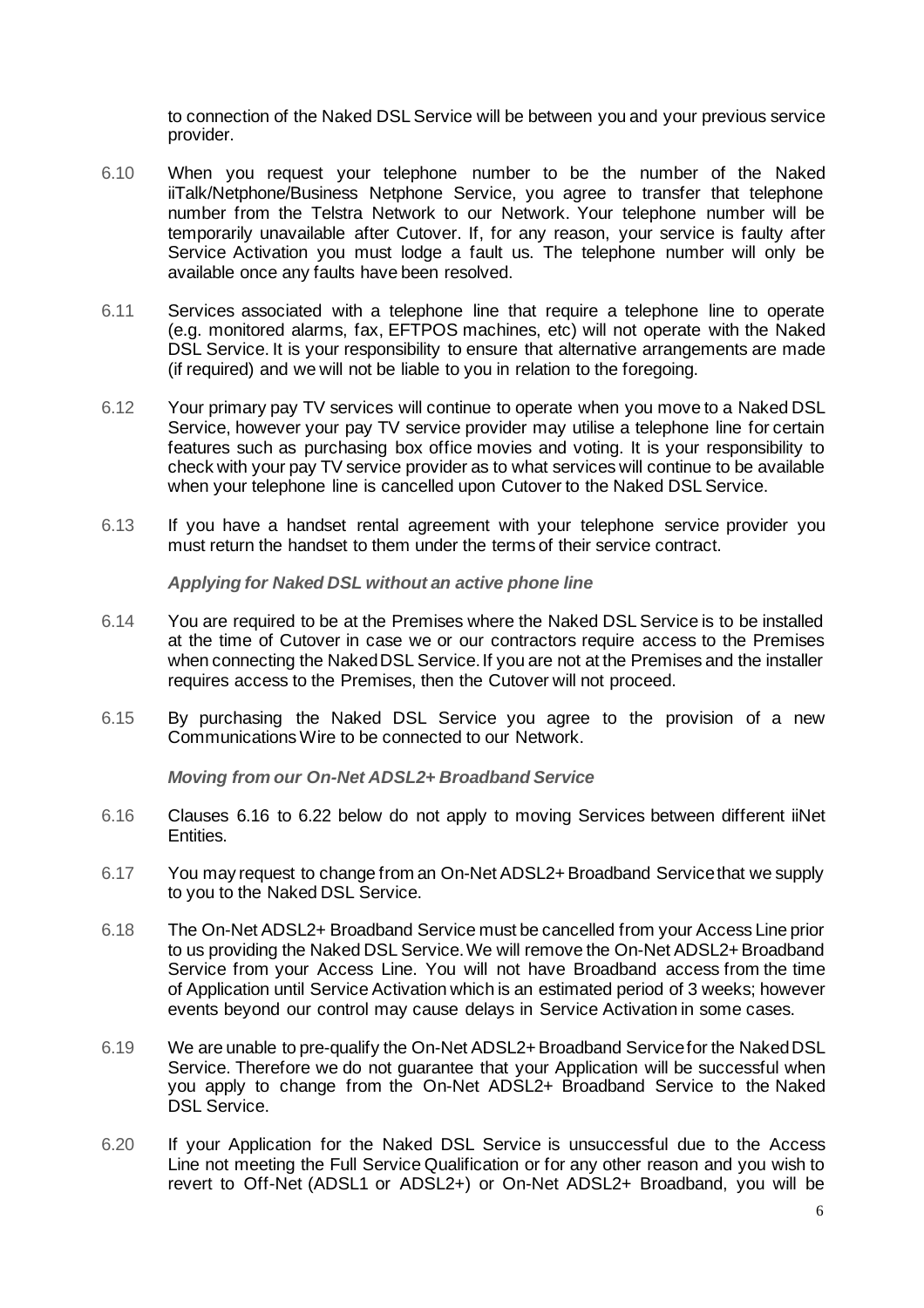required to make a new Application for our ADSL2+ Broadband Service. This will be treated as a new Application; and will be subject to availability and standard connection fees will apply.

- 6.21 No Break Fees (for early termination of contract) apply on the On-Net ADSL2+ Broadband Service when you move from our On-NetADSL2+ Broadband Serviceto the Naked DSL Service. As no Break Fees are being applied, any remaining Contract Term on the On-Net ADSL2+ Broadband Service will apply to the Naked DSL Service. Standard Setup Fees on the Naked DSL Service outlined in the Pricing Schedule will apply.
- 6.22 For example if you have 10 months remaining on a 24 month On-Net ADSL2+ Broadband Service when you move our On-Net ADSL2+ Broadband Service to the Naked DSL Service, no Break Fee will be applied and a 10 month Contract Term will be applied to your Naked DSL Service. If you select a new 24 month Contract Term on the Naked DSL Service, the Contract Term will be capped at 24 months.

No Break Fees (for early termination of contract) apply on the On-Net ADSL2+ Broadband Service when you move from our On-NetADSL2+ Broadband Serviceto the Naked Home Value or Naked Business Value plan. However, a new 24 month Contract Term will commence when you move to the Naked Home Value or Naked Business Value plan and standard Setup Fees (and Break Fees if you cancel the Service during your new Contract Term) will apply to your new contract.

*Moving from our Off-Net (ADSL1 or ADSL2+) Broadband Service*

- 6.23 You may request to change from an Off-Net (ADSL1 or ADSL2+) Broadband Service that we supply to you to the Naked DSL Service.
- 6.24 Where you request to change from an Off-Net (ADSL1 or ADSL2+) Broadband Service to the Naked DSL Service we will use reasonable endeavours to connect you to the Naked DSL Service subject to clause 6.25
- 6.25 In most cases where an Off-Net (ADSL1 or ADSL2+) Broadband Service is connected to an exchange that is part of our Network, your Access Line will either be incompatible for On-Net ADSL2+ Broadband and therefore also incompatible for the Naked DSL Service or your Off-Net (ADSL1 or ADSL2+) Broadband Service will be scheduled as part of our program to migrate your Off-Net (ADSL1 or ADSL2+) Broadband Service to an On-Net ADSL2+ Broadband Service. We do this in order to provide you with access to high-speed ADSL2+ Broadband. Where your Off-Net (ADSL1 or ADSL2+) Broadband Service is scheduled for migration to an On-Net ADSL2+ Broadband Service, your Application for the Naked DSL Service will be unsuccessful.
- 6.26 If clause 6.25 applies, you can make a new Application to change your On-Net ADSL2+ Broadband Service to the Naked DSL Service.
- 6.27 The Off-Net (ADSL1 or ADSL2+) Broadband Service will be cancelled after Service Activation of the Naked DSL Service.
- 6.28 No Break Fees (for early termination of contract) apply on the Off-Net (ADSL1 or ADSL2+) Broadband Service when you move your Off-Net (ADSL1 or ADSL2+) Broadband Service to the Naked DSL Service and any remaining Contract Term of the Off-Net (ADSL1 or ADSL2+) Broadband Service will apply to the Naked DSL Service. Standard Setup Fees will apply to the Naked DSL Service as outlined in the Pricing Schedule.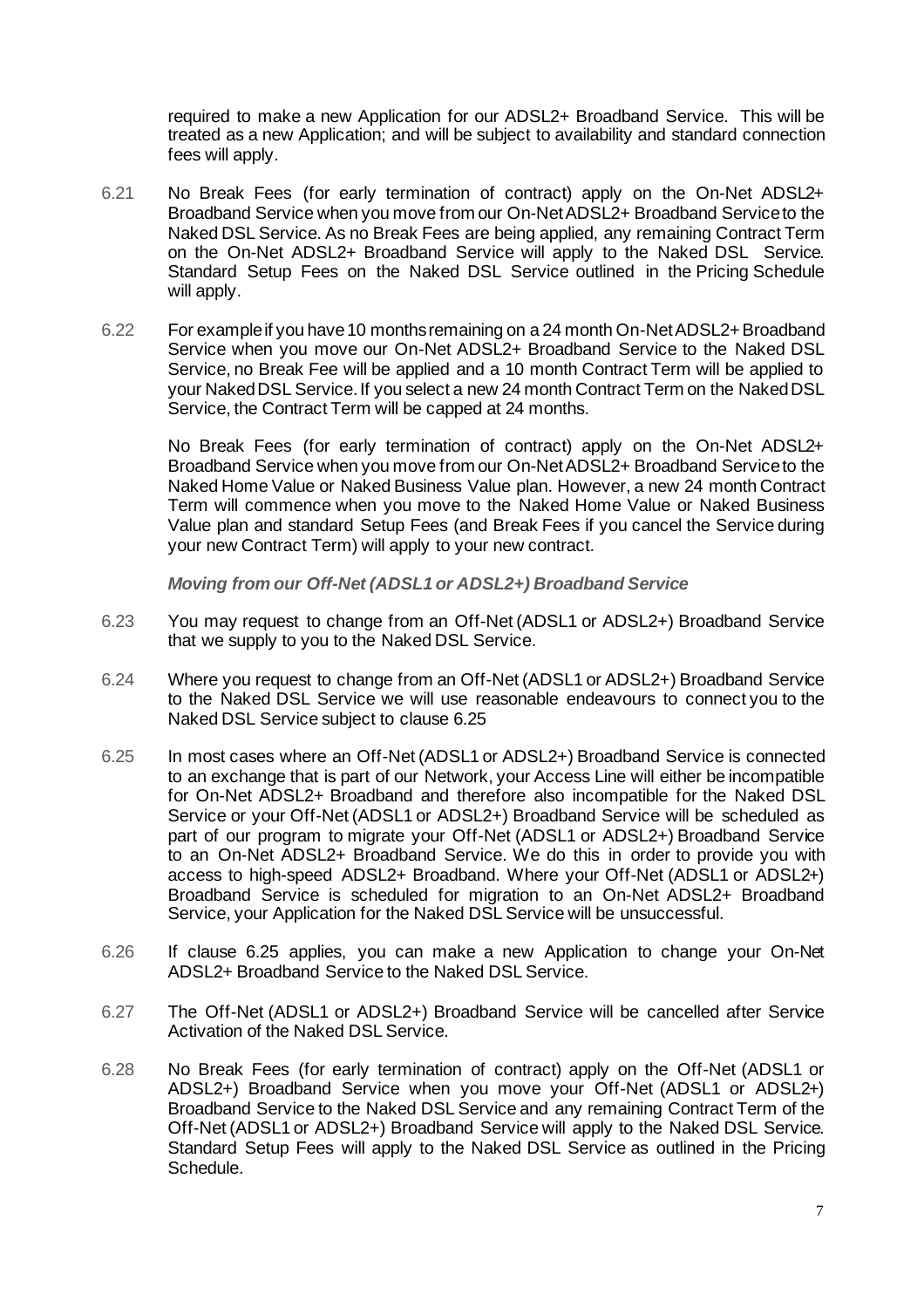- 6.29 For example if you have 10 months remaining on a 24 month Off-Net (ADSL1 or ADSL2+) Broadband Service when you move your Off-Net (ADSL1 or ADSL2+) Broadband Service to the Naked DSL Service, no Break Fee will be applied and a 10 month Contract Term will be applied to your Naked DSL Service. If you select a new 24 month contract Term on the Naked DSL Service, the Contract Term will be capped at 24 months.
- 6.30 No Break Fees (for early termination of contract) apply on the Off-Net (ADSL1 or ADSL2+) Broadband Service when you move from an Off-Net (ADSL1 or ADSL2+) Broadband Service to the Naked Home Value or Naked Business Value plan. However, a new 24 month Contract Term will commence when you move to the Naked Home Value or Naked Business Value plan and standard Setup Fees (and Break Fees if you cancel the Service during your new Contract Term) will apply to your new contract.

*The Naked iiTalk/Netphone Service*

- 6.31 We provide a Naked iiTalk/Netphone Service with the Naked DSL Service. The Naked iiTalk/Netphone serviceis a VoIP service as described in our Phone Service Description. Fees for the Naked iiTalk/Netphone Service are outlined in the Pricing Schedule.
- 6.32 The Naked iiTalk/Netphone Service is not intended to be a substitute for a primary telephone service. Quality of the Service is not guaranteed. If your Broadband connection is not working, is set up incorrectly or when there is a power failure, the Naked iiTalk/Netphone servicewill not work until the Broadband service is restored. This means youwill not be able to make any telephone calls using the Naked iiTalk/Netphone Service, including calls to 000 during the relevant period.
- 6.33 You may choose to have a directory listing of the telephone number associated with your Naked iiTalk/Netphone service. The telephone number associated with your iiTalk/Netphone service will not be listed unless you request us to do so. You may choose either:
	- (a) a full listing (name and full address); or
	- (b) a suppressed address listing (name and suburb only).
- 6.34 If you choose to have the telephone number associated with your Naked iiTalk/Netphone Servicelisted in a telephone directory and you subsequently wish the telephone number associated with your Naked iiTalk/Netphone service not to be listed in the telephone directory you may request, via such means and subject to such conditions as may be specified by us, that the telephone number associated with your Naked iiTalk/Netphone service not be listed in future editions of the directory.
- 6.35 When a Naked DSL Service is suspended, the corresponding Naked iiTalk/Netphone Service is also suspended. When a Naked iiTalk/Netphone Service is suspended only calls to 000 and to our customer support centre will function.
- 6.36 The Naked iiTalk/Netphone Service is provided to you under the Acceptable Use Policy of our CRA.

*Withdrawing an application for a Naked DSL Service*

6.37 You can submit a request for withdrawal of an Application for a Naked DSL Service before the Cutover of the Naked DSL Service.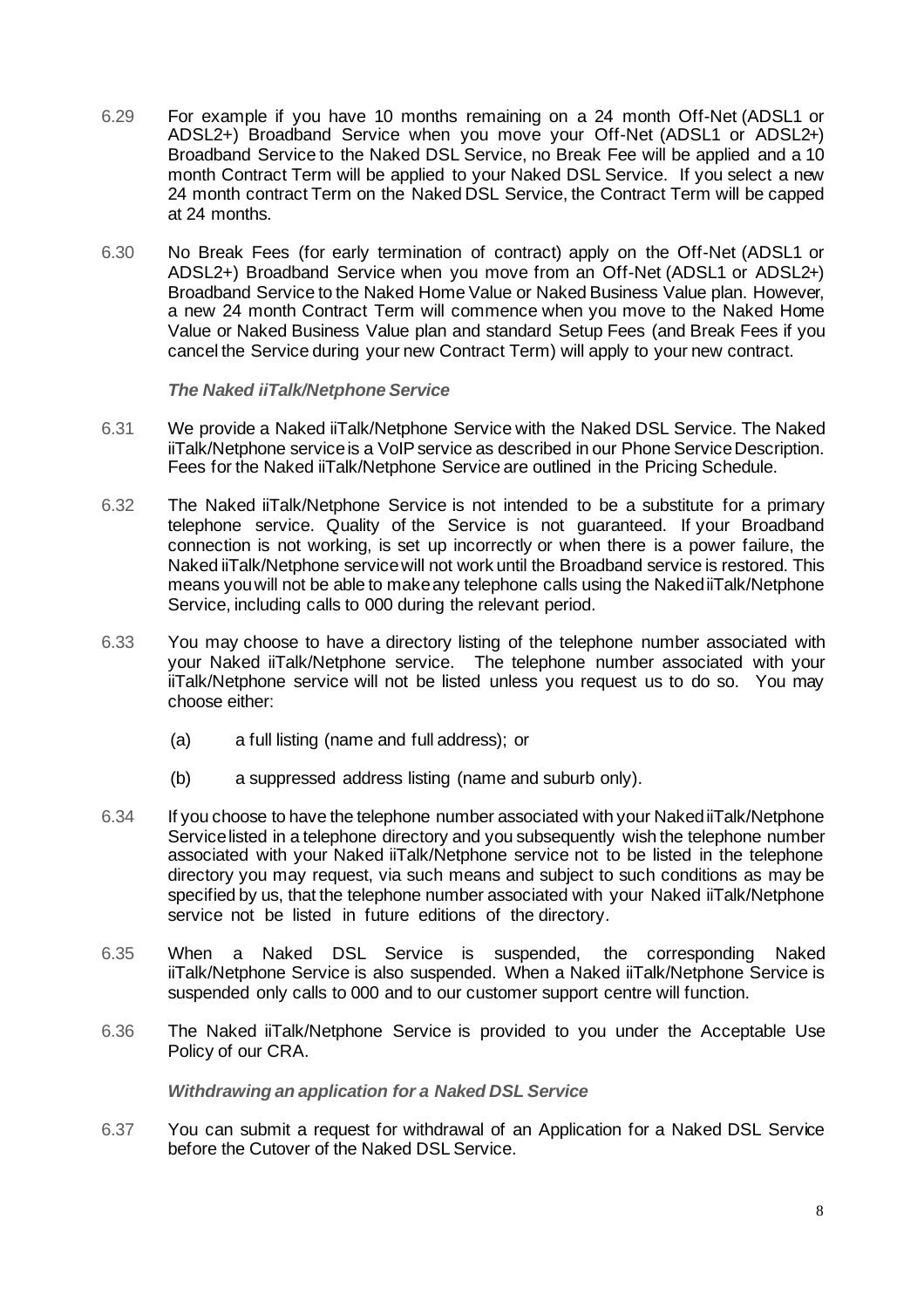- 6.38 We will make all reasonable attempts to action Application withdrawal requests before the Cutover of the Naked DSL Service, however in some cases the Application may have progressed to a point where the Application can not be withdrawn. Accordingly we cannot guarantee that a request for withdrawal of an Application will be accepted.
- 6.39 If your request for withdrawal of an Application is successful, fees as set out in the iiNet Group Pricing Schedule will apply.
- 6.40 If your request for withdrawal of an Application is unsuccessful, you will need to submit a cancellation request after Service Activation.

*The Customer Authorisation*

6.41 Submission of your Naked DSL Application constitutes your Customer Authorisation for the Naked DSL Service and acceptance of all of the terms and conditions associated with the Naked DSL Service. The Naked DSL Application can only be completed by the person who has authority to transfer, cancel or otherwise deal with the Access Line over which the Naked DSL Service is to be provided.

*Information relating to the Naked DSL Service*

- 6.42 You acknowledge and agree that:
	- (a) the same incentives and benefits (for example, discount plans and any concessions) available from your previous service provider may not be available for the Naked DSL Service;
	- (b) prior to the date that the Naked DSL Service is provided by us, any content and/or carriage services provided over the relevant telephone line will be provided by your previous service provider;
	- (c) you will be liable to your previous service provider for all liabilities and debts incurred and/or billed for the relevant telephone line until termination of the previous service contract;
	- (d) you will contact your previous service provider in relation to the provision of services and any faults relevant to the telephone line in the period prior to the date that the Naked DSL Service is provided by us;
	- (e) our staff or representatives and/or those of your previous service provider may need to access your Premises for the purposes of installation or maintenance work;
	- (f) if you make an Application for the Naked DSL Service, any pending orders in relation to your existing service will be cancelled;
	- (g) whether or not we provide the Naked DSL Service to you is dependent on a number of factors including access to the service being provided by Telstra and the availability of the service. The availability of the Naked DSL Service also varies depending on the geographic and technical capability of the underlying Network;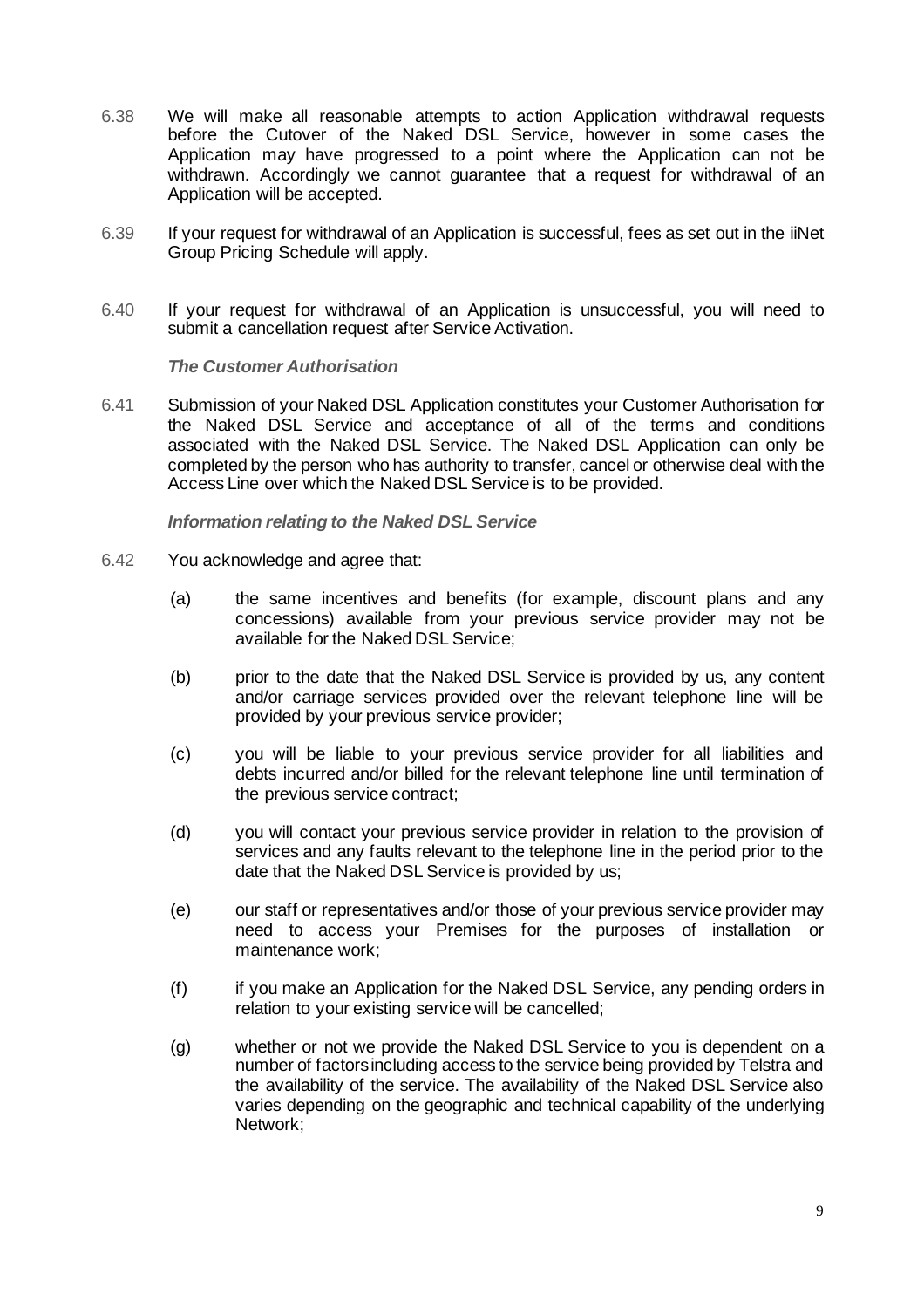- (h) to receive the Naked DSL Service, you are required to have the Required Equipment. We are under no obligation to provide the Naked DSL Service to you if you do not have the Required Equipment;
- (i) all faults relating to the Naked DSL Service must be reported to us; and
- (j) if we agree to provide the Naked DSL Serviceto you, we will advise you if there is any significant delay during the Application process.

## **7. SERVICE CHARGES AND BILLING**

*Service charges*

- 7.1 You must pay the charges for the Service set out in the Pricing Schedule and any other charges set out in your Application.
- 7.2 The charges for the Service will depend on the Service options, features and characteristics for each Service option selected by you in your Application.

**Billing** 

- 7.3 We will bill you for the charges for the Service in accordance with the billing period set out in the Pricing Schedule.
- 7.4 Your bill will be electronically mailed to the email address you provide us from time to time. Printed paper invoices requested by you will incur a monthly fee as specified in the Pricing Schedule or such other fee as notified by us to you from time to time.

*Commencement of charges*

7.5 Service charges will accrue from the date of Service Activation.

*Payment*

- 7.6 You must pay the charges for the Service:
	- (a) by direct debit payment from your credit card or nominated bank account; or
	- (b) by a acceptable method as described on your invoice.
- 7.7 If you provide us with your credit card details for the purposes of paying for the Service, we may:
	- (a) charge all fees to your credit card on a monthly basis from the applicable date referred to in clause 7.6;
	- (b) disclose your credit card details to, and obtain information from, any financial information or credit card issuer to verify the credit card details;
	- (c) take steps to verify that there is sufficient funds available on your credit card account to pay for invoiced fees; and
	- (d) charge any Break Fee payable under clause 9.3 to your credit card following cancellation of the Service.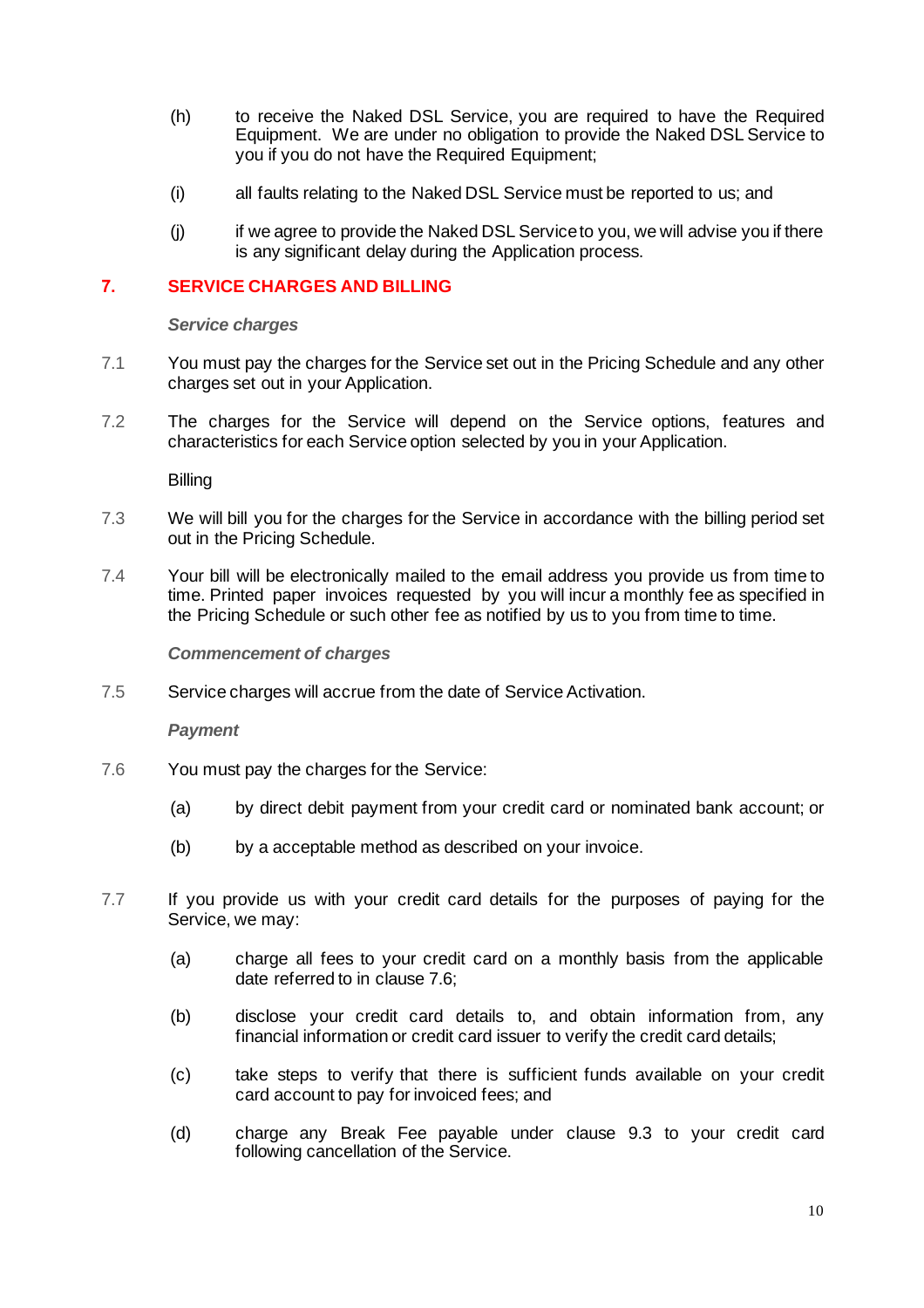- 7.8 If the direct debit from your bank account, or from your credit card is declined for any reason we may impose a Decline Fee (as set out in the Pricing Schedule).
- 7.9 Subject to your rights in relation to Interruptions to the Service set out in clauses 14.4 to 14.8 of the General Terms, you must continue to pay the charges for the Service even if:
	- (a) your computer is not working;
	- (b) you actively cease using the Service for any reason in circumstances where the Service is available for use; or
	- (c) the Service is unavailable, or has limited availability, for an insignificant period due to a Network or system outage.

## **8. MONTHLY USAGE ALLOWANCE AND SHAPING**

#### *Monthly Usage Allowance*

- 8.1 Each Naked DSL Plan provides a Monthly Usage Allowance that represents the maximum Usage that can be used at High Speed during a Billing Month (regardless of the number of days in that month). All Traffic is counted towards the Monthly Usage Allowance on the current Naked DSL Services. Barring Exempted Sites and VoIP, all Traffic is counted towards the Monthly Usage Allowance on all Legacy Naked DSL Services unless indicated otherwise.
- 8.2 Your Traffic is reset to zero each month, commencing on the date you are initially billed for the Service ("**Billing Month**").

*Shaping*

- 8.3 If your Traffic exceeds the Monthly Usage Allowance for any given Billing Month, then your access to the Naked DSL Service will be Shaped (Downstream and Upstream). The NakediiTalk/Netphone service is exempted from Shaping (excludes the current residential Naked DSL Service).
- 8.4 Your Service will remain Shaped until the commencement of the next Billing Month. Any unused Monthly Usage Allowance in any Billing Month cannot be rolled over into subsequent Billing Months.
- 8.5 For Residential Naked DSL Plans your Service is Shaped during the period (Peak, Off Peak, or Anytime) in which the Monthly Usage Allowance have been exceeded.
- 8.6 You may purchase additional quota for your plan by adding a Data Pack as outlined in the Pricing Schedule. Quota is added to the applicable period (Peak, Off Peak, or Anytime)Any unused quota in your Data Pack in any Billing Month cannot be rolled over into subsequent Billing Months.

### *Monitoring your Usage*

- 8.7 We may notify you by email to your email address provided by you from time to time, when your Usage has exceeded the Monthly Usage Allowance. We reserve the right to monitor any additional Usage whilst access to your Service is Shaped.
- 8.8 An online Usage monitoring application is provided on our web page to allow you to view your Usage for the current Billing Month.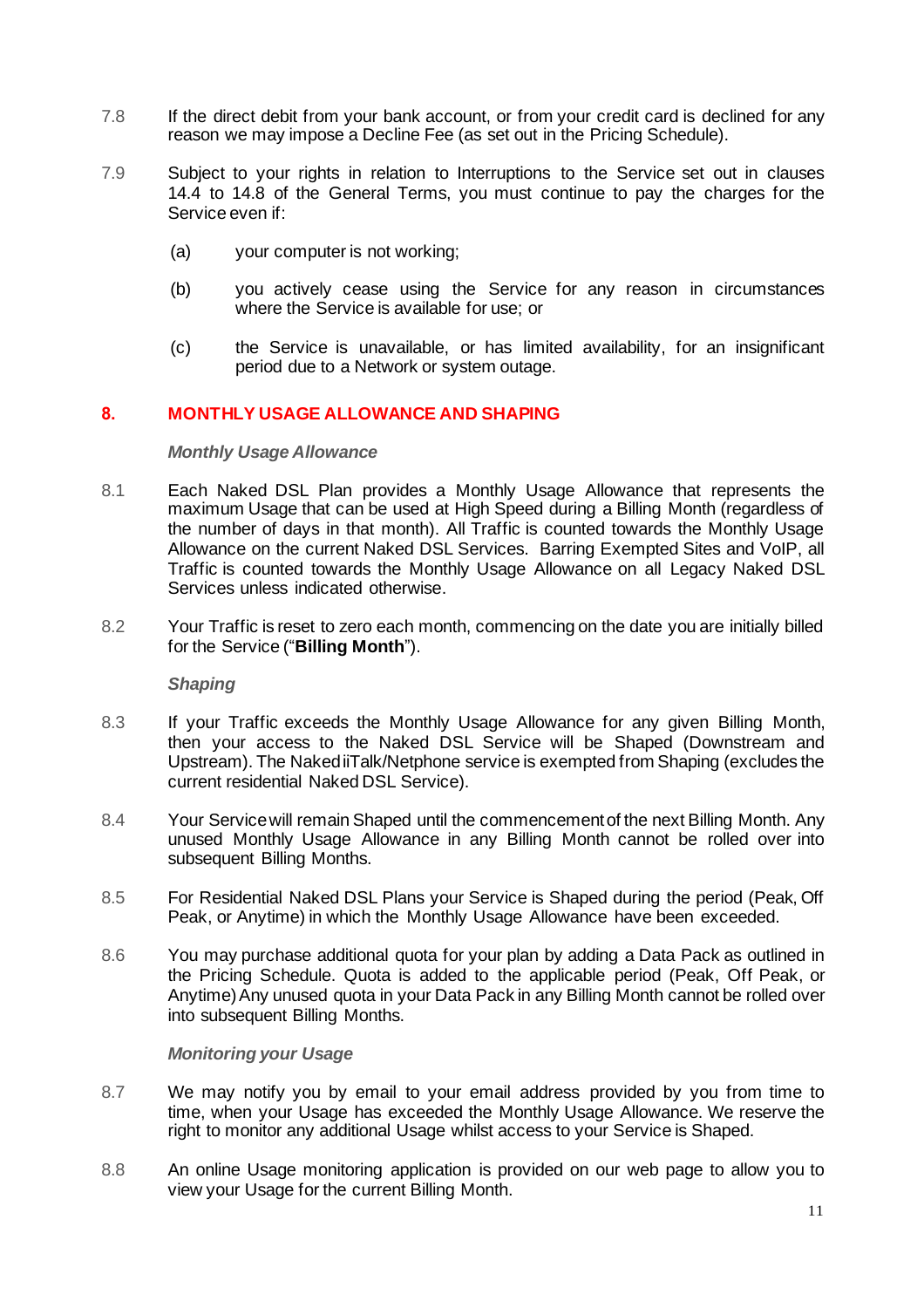# **9. CANCELLATION, SUSPENSION AND VARIATION**

*Cancellation or suspension by us*

- 9.1 We may cancel, suspend or restrict the supply of the Service to you in accordance with the General Terms of our CRA.
- 9.2 From time to time, we may be notified by our Supplier that the Naked DSL Service can no longer be provided. In this circumstance, we will contact you to arrange the cancellation of your Naked DSL Service. We will not be liable to you for any such cancellation.

*Cancellation or suspension by you*

- 9.3 You may cancel the Service at any time by contacting us and verifying your identity as the authorized account holder and other requirements. In cancelling the Service you may be required to pay a Break Fee in accordance with clause 9.4.
- 9.4 If you cancel the Service after Naked DSL Service Activation but before the end of the Contract Term, the Break Fees set out in the Pricing Schedule will apply. Subject to our Billing Policy, you authorise us to debit these payments from your credit card or bank account following cancellation of the Service. We will credit any fees paid in advance by you against fees payable by you for another service supplied by us or another iiNet Entity to you.
- 9.5 Naked DSL services cannot be suspended by you as there is an on-going cost incurred by us in maintaining the connection with our supplier.

### *Variations*

- 9.6 You may vary a Naked DSL Plan within the Naked DSL Service Home and Business range to another Naked DSL Service or Naked DSL Plan within that range.
- 9.7 If you vary your Service of Naked DSL Plan by using the online Toolbox, you are responsible for ensuring that the varied Service selected by you meets your requirements.
- 9.8 The variation of your Service or Naked DSL Plan will not affect the duration of the Contract Term.
- 9.9 We will apply any fees paid in advance by you against the fees payable for the varied Service. All Traffic used in the previous 30 days will count towards the Monthly Usage Allowance applicable to the varied Service for the purposes of Shaping.

## **10. MOVING PREMISES**

*Cancellation or disconnection of your Naked DSL Service*

- 10.1 To cancel your Naked DSL Service the authorised account holder must contact us and request us to cancel the service, subject to proof of identify and other requirements.
- 10.2 Cancellation of your Naked DSL will result in the cancellation of your Naked iiTalk/Netphone Service.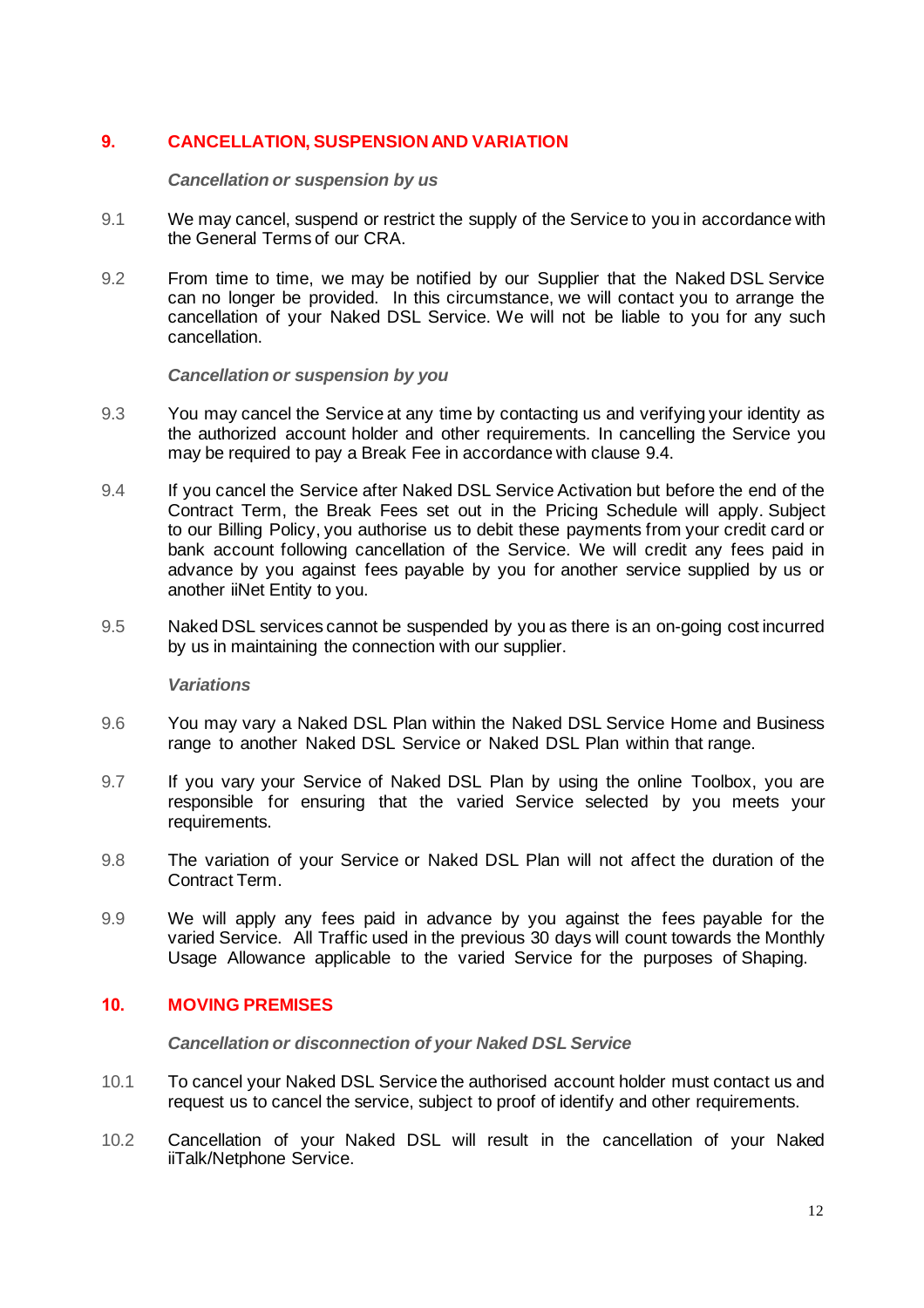## *Moving Premises*

- 10.3 The Service may not be available from all locations. If you plan to move Premises you must make an Application at the new Premises and cancel your existing Naked DSL Service.
- 10.4 If the Service is available at your new Premises:
	- (a) we may accept your Application and provide the Service at your newPremises; and
	- (b) we will charge you a Setup Fee as specified in the Pricing Schedule.
- 10.5 If the Service is not available at your new Premises and you move before the end of the Contract Term and:
	- (a) you elect to obtain an alternative service from us at your new address, we will waive any Break Fee payable under clause 9.4 but we will charge you a setup fee for the new service, as specified in the Pricing Schedule.
	- (b) we are unable to provide an alternative service at your new address or you elect not to obtain an alternative service from us, then the Break Fee payable under clause 9.4 will apply.

# **11. CUSTOMER SUPPORT**

*Fault reporting and rectification*

- 11.1 If you experience a fault in respect of your connection to the Service, you can contact customer support by telephoning or emailing us.
- 11.2 We will use reasonable endeavours to rectify the fault within 72 working hours after you report a fault to us in accordance with clause 11.1. However, depending on the nature of the fault, rectification may take longer than 72 working hours.
- 11.3 We provide customer support for connecting the Service to a single computer that meets the System Requirements. We will not provide customer support for the connection of additional computers (even if you have nominated Additional Users for the Service), networking devices or local area networks to the Service.
- 11.4 If your Naked DSL Service is faulty, in most cases you will be required to be at the Premises where the Naked DSL Serviceis installed for the fault to be fixed. If we require you to be at the Premises during fault fixing, we or our contractor will contact you to arrange a suitable time.
- 11.5 If you lodge a fault on the Naked DSL Service and a technician has attended your Premises, and the fault is found to be within Your Equipment (excluding where the fault is isolated to your wiring under which clause 11.6 applies), you will be required to pay a Flat Fee for Service according to the Pricing Schedule.
- 11.6 If you lodge a fault on the Naked DSL Service and the fault is isolated to the wiring at your Premises (where either it does not exist, or it exists and is faulty), you must arrange for your own contractor to perform the work required to install or fix this wiring.

*Back-Up Service*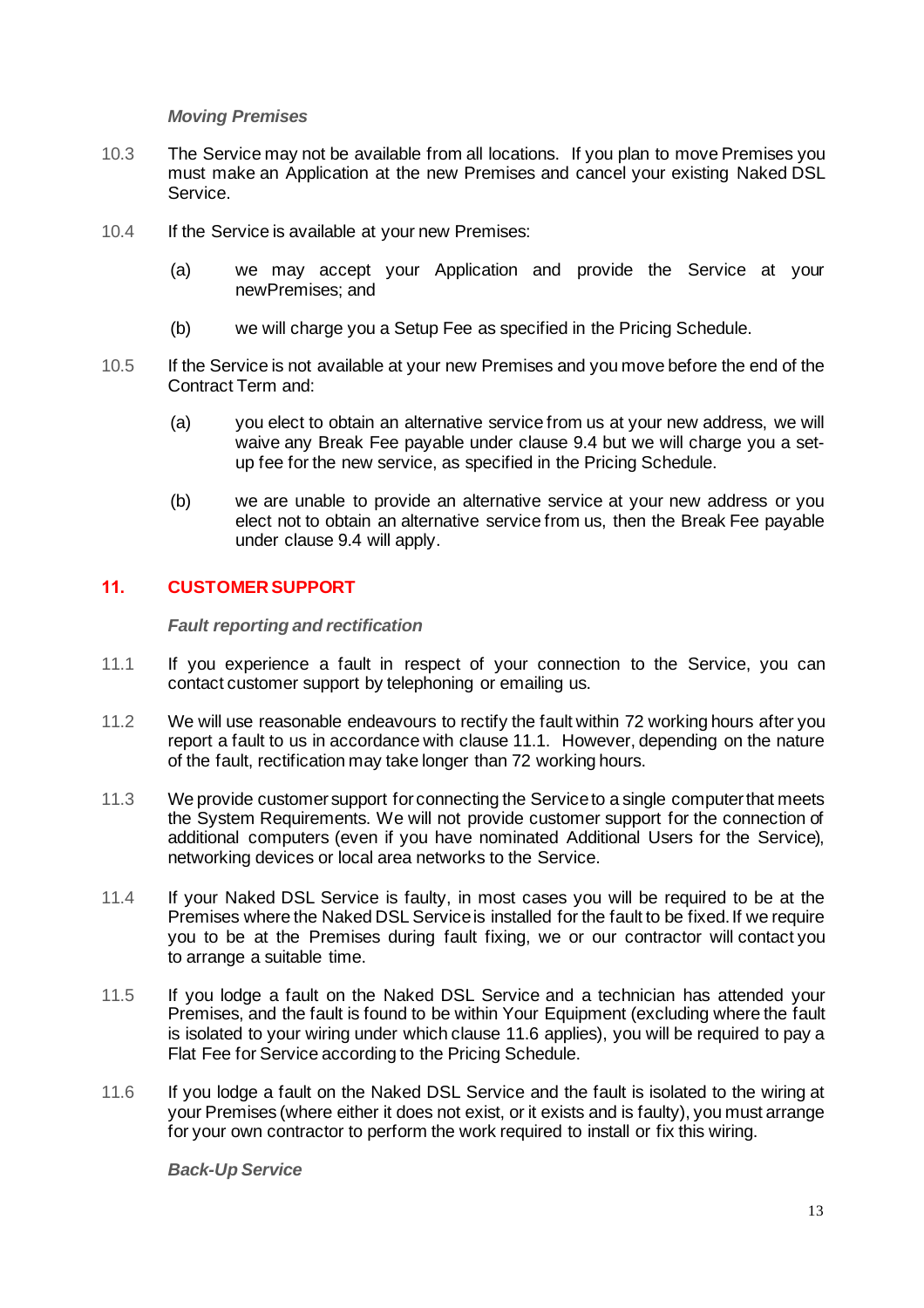11.7 As there is no telephone line associated with this Service there is no backup Dial Service.

*Warranty*

11.8 We provide the warranty periods specified in the Warranty Information Statement at no extra cost, with Equipment we supply to you. The warranty periods do not apply where you have supplied your own modem or other Equipment.

*Software*

11.9 We are unable to provide support for software that was not supplied by us, including software Downloaded from the Internet.

## **12. USE OF THE SERVICE**

- 12.1 When using the Service you must comply with:
	- (a) our CRA, including clause 4 of the General Terms, and this clause 12; and
	- (b) any rules, including any acceptable use conditions, imposed by any third party whose content or services you access using the Service or whose Network on which your data transmits.
- 12.2 Any use of the Service at the Premises is your responsibility. The terms of our CRA apply to you and also to anyone else who uses the Service (regardless of whether you give them permission to do so or not).
- 12.3 You must ensure that any software you use in relation to the Serviceis properly licensed.
- 12.4 The use of a Local Area Network (LAN) for personal use is permitted, however the setup and configuration of a LAN connected to the modem is not supported by our customer service.
- 12.5 All IP addresses provided by us for youruse remain our property. Most Services include a dynamic IP address. A new IP address is usually allocated whenever the computer and modem are rebooted. The IP address remains until the next time the computer and modem are switched off. Where provided, you may configure your computer or modem to connect using a static IP address.
- 12.6 We may at any time adjust aspects of the Service for security or Network management reasons, including, without limitation:
	- (a) deleting transitory data that has been stored on our servers for longer than 90 days;
	- (b) deleting stored email messages that are older than 90 days;
	- (c) rejecting any incoming email messages and attachments that exceed 10 Megabytes (including encapsulation);
	- (d) delivering access and content via proxy servers;
	- (e) limiting the number of addresses to whom an outgoing email can be sent;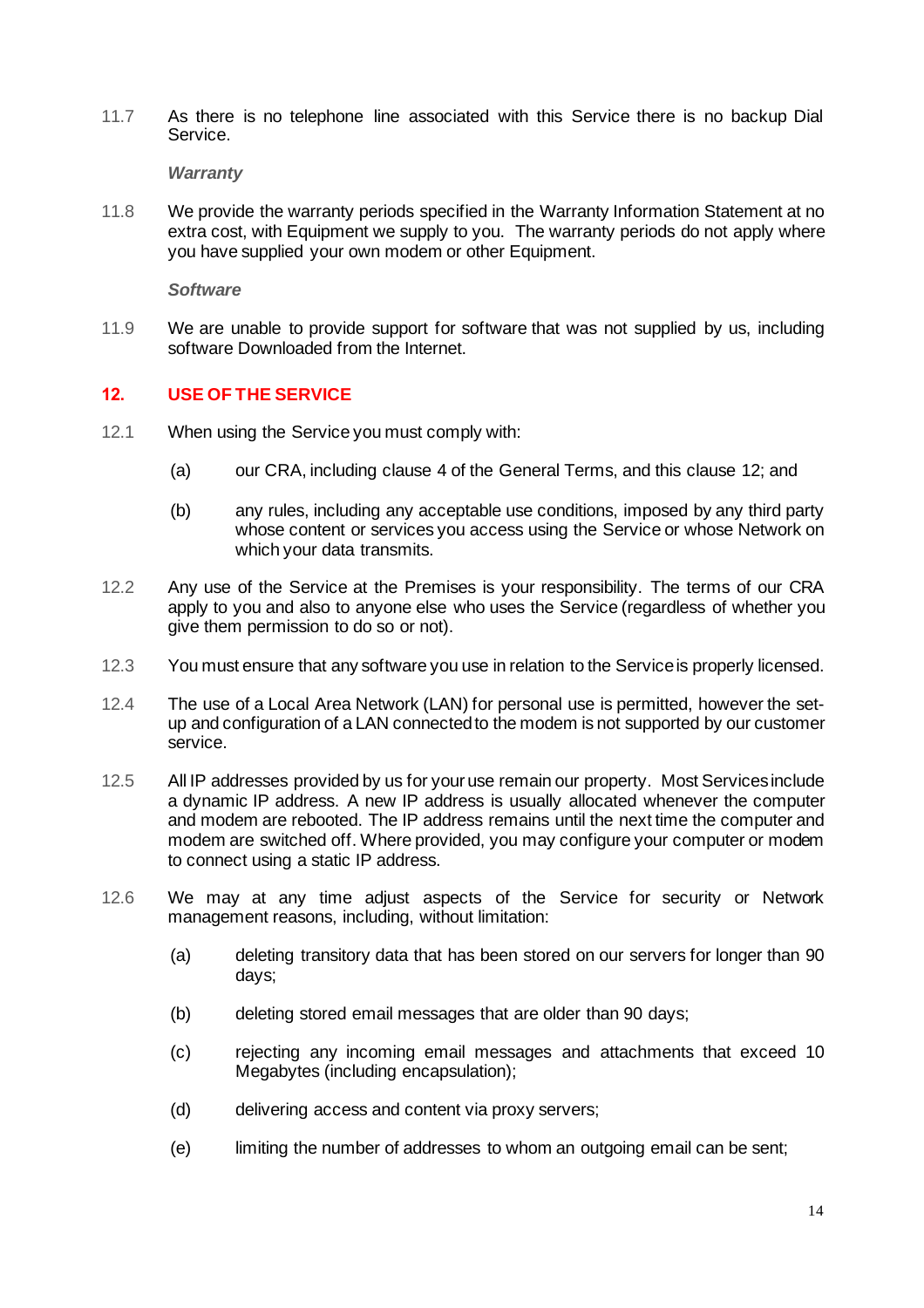- (f) refusing to accept incoming email messages to mailboxes that have exceeded the email storage limit;
- (g) managing the Network to prioritise certain types of Internet traffic over others; and
- (h) blocking or filtering specific Internet ports.
- 12.7 You are responsible for providing any security or privacy measures for your computer networks and any data stored on those networks or accessed through the Service. We will not be liable to you in respect of any loss, damage, costs or expenses incurred by you in connection with your failure to provide that security.
- 12.8 You may request Additional Users on the Service in accordance with the Pricing **Schedule**
- 12.9 You must take reasonable steps to ensure that others do not gain unauthorised access to the Service through your account. We recommend that you do not disclose your password to others and that you change your password regularly.
- 12.10 We may monitor use of the Service to investigate a breach (or suspected breach) of the Fair Use Policy or upon the request of an authorised authority.
- 12.11 Where you provide your own wireless computer connection device, you are responsible for any loss caused by an unauthorised interception of the Service.

## **13. YOUR ACKNOWLEDGEMENTS**

- 13.1 You acknowledge that:
	- (a) the Service relies for its operation on content or services supplied by third parties, who are not controlled or authorised by us and we are not responsible for any defamatory, offensive, indecent, abusive, menacing, threatening harassing or unsolicited material accessed or received by you; and
	- (b) we do not exercise any control over, authorise or make any warranty regarding:
		- (A) your right or ability to use, access or transmit any content (whether error-free, in time, or at all) using the Service;
		- (B) the accuracy or completeness of any content which you may use, access or transmit using the Service including any data which we may store as part of the Service;
		- (C) the consequences of you using, accessing or transmitting any content using the Service, including any virus or other harmful software; or
		- (D) any charges which a third party may impose on you in connection with your use of the Service.

## **14. DEFINITIONS AND INTERPRETATION**

14.1 In this Service Description: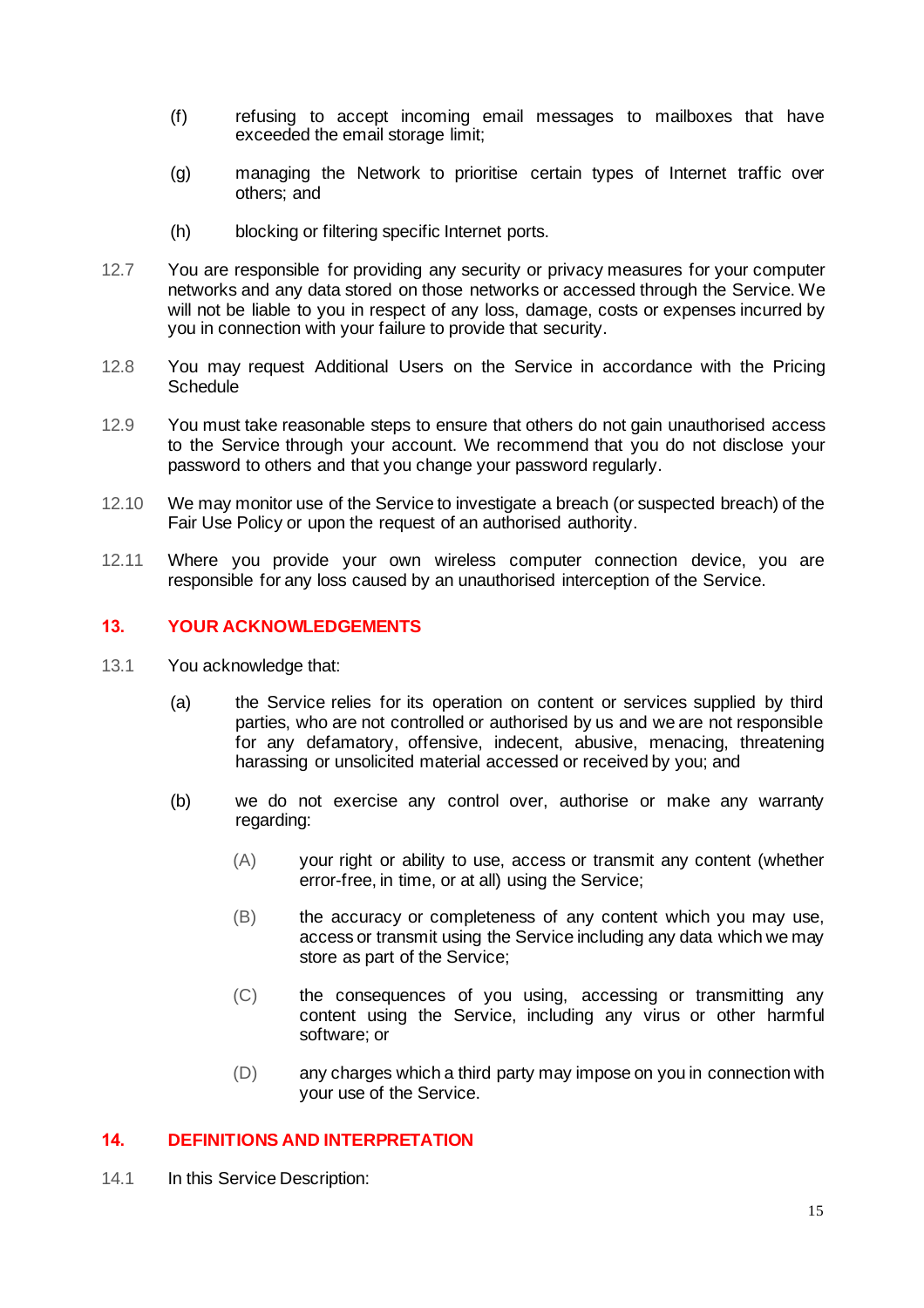**Access Line** means a line or line [or Communications Wire], and ancillary facilities, over which the Service is delivered, connecting equipment to [the DSLAM Network / local exchange of a carrier or carriage service provider]

**Additional User** means a person (other than you) whom you nominate and authorise to use the Service.

**ADSL1 Broadband Service** means any of our current or Legacy ADSL1 Broadband Services.

**ADSL2+ Broadband Service** means any of our current or Legacy ADSL2+ Broadband Services, and for iiNet customers, also including:

(a) First Timer, Frequent User, Fanatic range;

- (b) Business light, medium, heavy, max range;
- (c) broadband2+ and broadband1 range;
- (d) Bliink Service range
- (e) Wiink Service range

**ADSL Modem** means an approved ADSL Modem.

**Billing Month** has the meaning set out in clause 8.2.

**Broadband** means a high-capacity communications pipeline capable of delivering a simultaneous range of services at speeds greater than conventional Dialup.

**Communications Wire (Or Local Loop)** means a cable connecting one or more twisted metallic pairs between a Telstra local exchange and the Network Boundary Point.

**Customer Authorisation** means an electronic authorisation for the purpose of the customer authorising us to provide the Naked DSL Service (including Cutover), in the form of your Application for Naked DSL.

**Cutover** means the activity of physically connecting the Communications Wire to the our network equipment.

**Dialup** means a telephone connection in a system of many lines shared by many users. A dialup connection is established and maintained for limited time duration, at speeds no greater than 56kpbs.

**Downtime** means periods of unavailability or limited availability of Internet Access.

**Exempted Sites** means sites on the Internet from which you can Download without the Usage counting towards you Monthly Usage allowance. A list of Exempted Sites (updated from time to time) is available on our Website.

**Flat Fee for Service** means a Fee that will be applied to your account in the event you have a fault within your personal equipment

**Full Service Qualification** means the qualifications that your Access Line must pass to support Naked DSL as determined by us.

**Hardware** and/or **Equipment** means a kit containing all Required Equipment and Software ordered by you in your Application.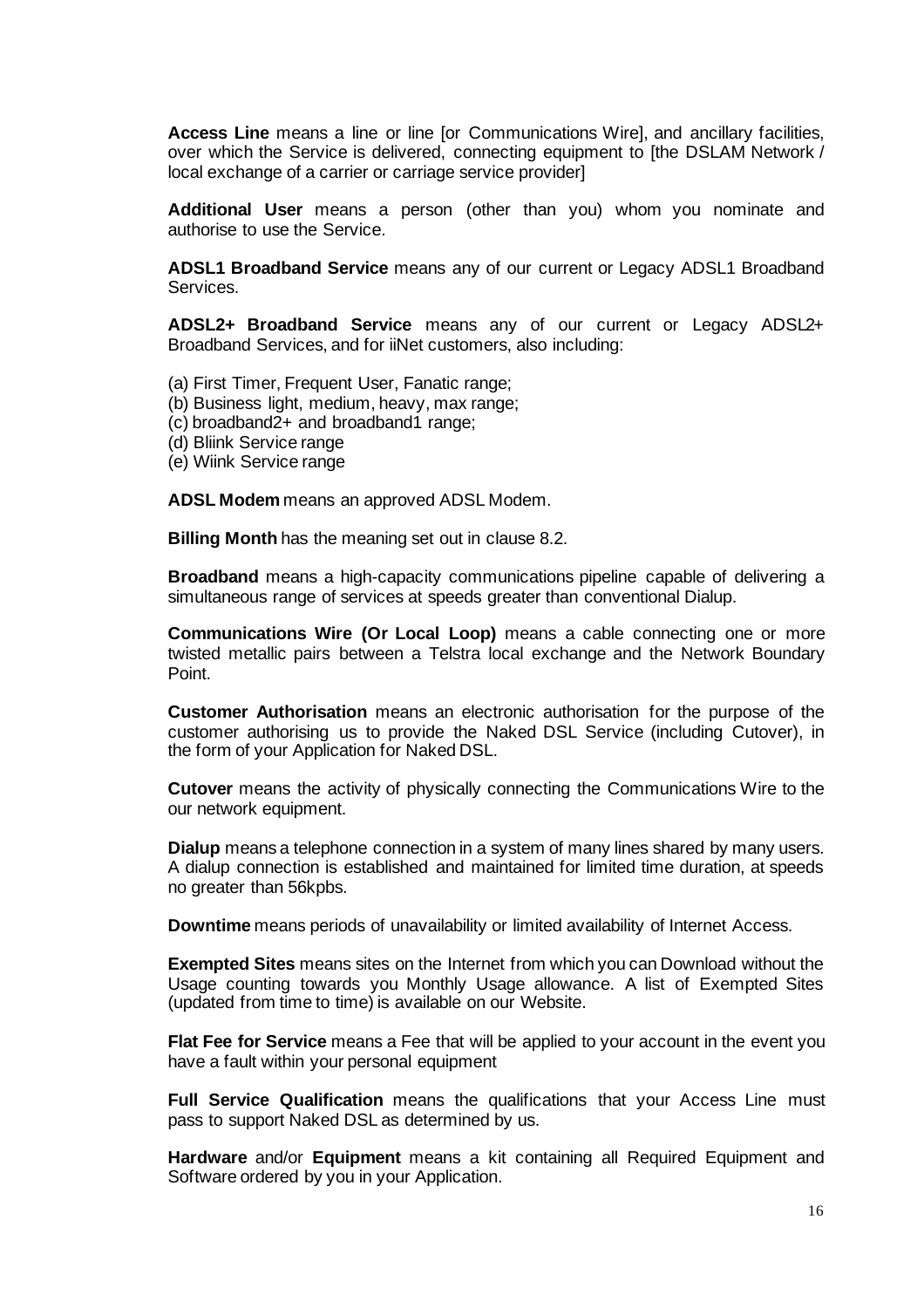**High Speed** means data transmission speeds which are faster than conventional Dialup, as determined by us from time to time.

**MDF** means main distribution frame.

**Modem Software** means the software used and installed on a new customer's computer during installation, as updated from time to time (including upgrades and manuals), and which is included when you purchase an ADSL Modem from us.

**Monthly Service Fees** means the monthly fee due to us from you for the Service, excluding Set-up Fees and Usage Fees.

**Multiple Dwelling** means more than one premises on a common property. These may be single or multiple storey buildings (eg duplex, flats, multiple-storey offices, offices with MDF equipment etc)

**Naked DSL Plan** means a pricing plan for the Naked DSL Service identified in the Pricing Schedule.

**Naked iiTalk/Netphone** means the service described in clause 6.7.

#### **Network Boundary Point** means:

- (a) in Single Dwellings, the first wall socket after the building entry of the premises; in Multiple Dwellings a point outside the premises; and
- (b) in Multiple Dwellings:
	- (i) if there is a Main Distribution Frame (MDF) in the building and the line is connected to the MDF - a two wire point on the side of the MDF nearest to the Telstra Network; or
	- (ii) if paragraph (i) does not apply but the line is connected to a network termination device located in, on or within close proximity to, the building - the side of the device nearest to the customer.

**PSTS** means a public switched telephone service or standard telephone service typically provided by Telstra or a Telstra reseller.

#### **Required Equipment** means:

- (a) an ADSL modem;
- (b) an Ethernet port/card to connect your computer to the ADSL Modem;
- (c) a telephone wall socket to connect the ADSL Modem to your ADSL Access Line; and
- (d) any additional equipment that may be required for your particular computer and telephone requirements.

**Service Activation** means the activation of the Naked DSL Service in our systems.

**Set-up Fee** means a once-off initial fee for setting up the Service as set out in the Pricing Schedule.